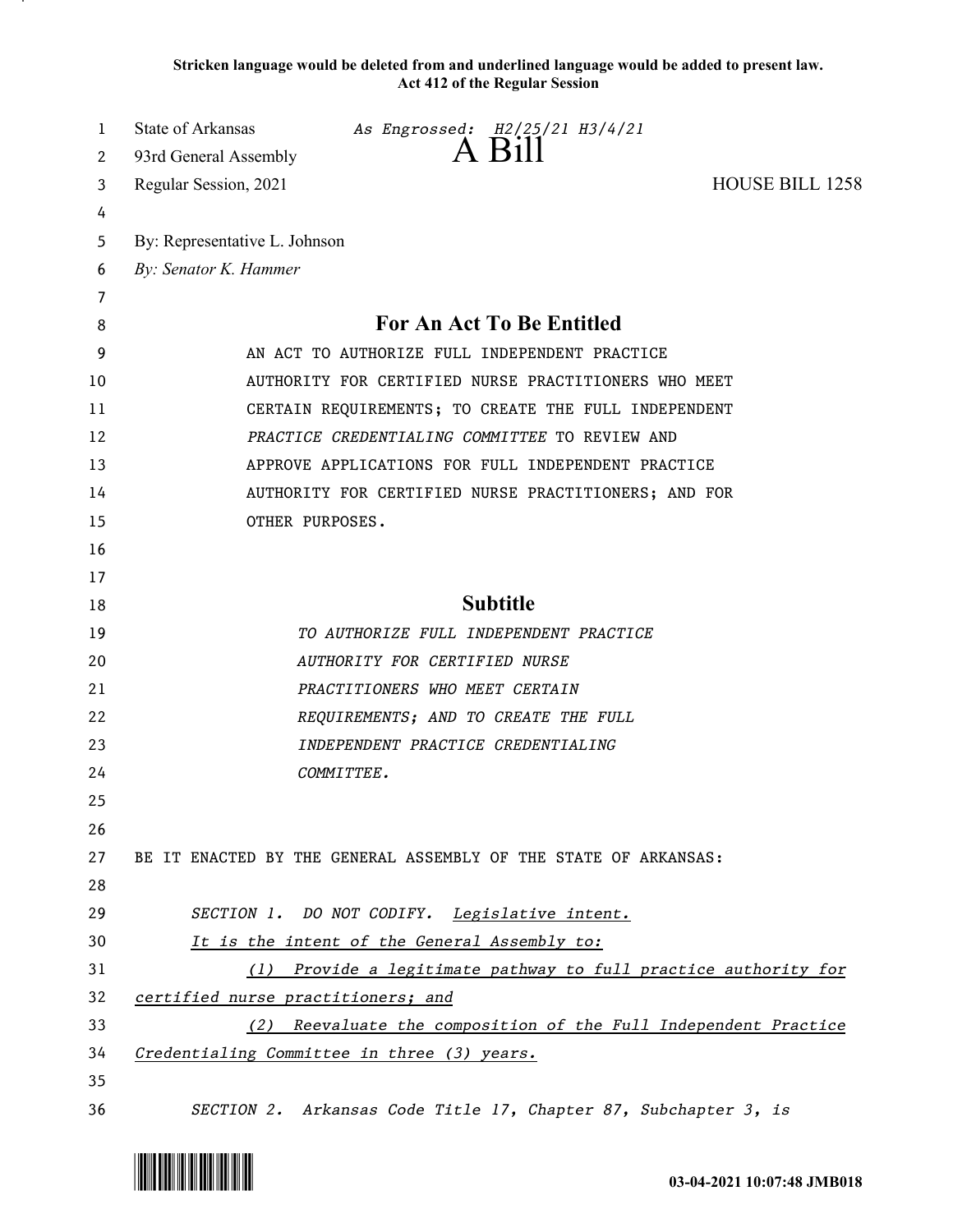| $\mathbf 1$ | amended to add an additional section to read as follows:                      |
|-------------|-------------------------------------------------------------------------------|
| 2           | 17-87-314. Full independent practice authority - Full Independent             |
| 3           | Practice Committee - Members and duties - Definition.                         |
| 4           | (a) As used in this section, "full independent practice authority"            |
| 5           | means the ability of a certified nurse practitioner to practice with          |
| 6           | prescriptive authority without a collaborative practice agreement as          |
| 7           | described in $$17-87-310.$                                                    |
| 8           | $(b)(1)$ The Full Independent Practice Credentialing Committee may grant      |
| 9           | a certificate of full independent practice authority to a certified nurse     |
| 10          | practitioner who submits:                                                     |
| 11          | (A) An application;                                                           |
| 12          | An appropriate application fee as determined by the<br>(B)                    |
| 13          | Full Independent Practice Credentialing Committee;                            |
| 14          | Proof of successful completion of six thousand two<br>(C)                     |
| 15          | hundred forty $(6,240)$ hours of practice under a collaborative practice      |
| 16          | agreement with a physician; and                                               |
| 17          | (D) Any other relevant information as determined by the                       |
| 18          | Full Independent Practice Credentialing Committee.                            |
| 19          | (2) A certificate of full independent practice authority shall                |
| 20          | be renewed every three (3) years with an appropriate renewal fee as           |
| 21          | determined by the Full Independent Practice Credentialing Committee.          |
| 22          | (c) A certified nurse practitioner with a certificate of full                 |
| 23          | independent practice authority may receive and prescribe drugs, medicines, or |
| 24          | therapeutic devices appropriate to the certified nurse practitioner's area of |
| 25          | <u>practice.</u>                                                              |
| 26          | $(d)(1)$ The Full Independent Practice Credentialing Committee is             |
| 27          | created within the Department of Health.                                      |
| 28          | The Full Independent Practice Credentialing Committee shall<br>(2)            |
| 29          | consist of the following members:                                             |
| 30          | The following members appointed by the Governor:<br>(A)                       |
| 31          | Three (3) faculty physicians from each of the<br>(i)                          |
| 32          | following institutions upon consulting with the heads of the institutions:    |
| 33          | The College of Medicine of the University<br>(a)                              |
| 34          | of Arkansas for Medical Sciences;                                             |
| 35          | The Arkansas College of Osteopathic<br>(b)                                    |
| 36          | Medicine in Fort Smith; and                                                   |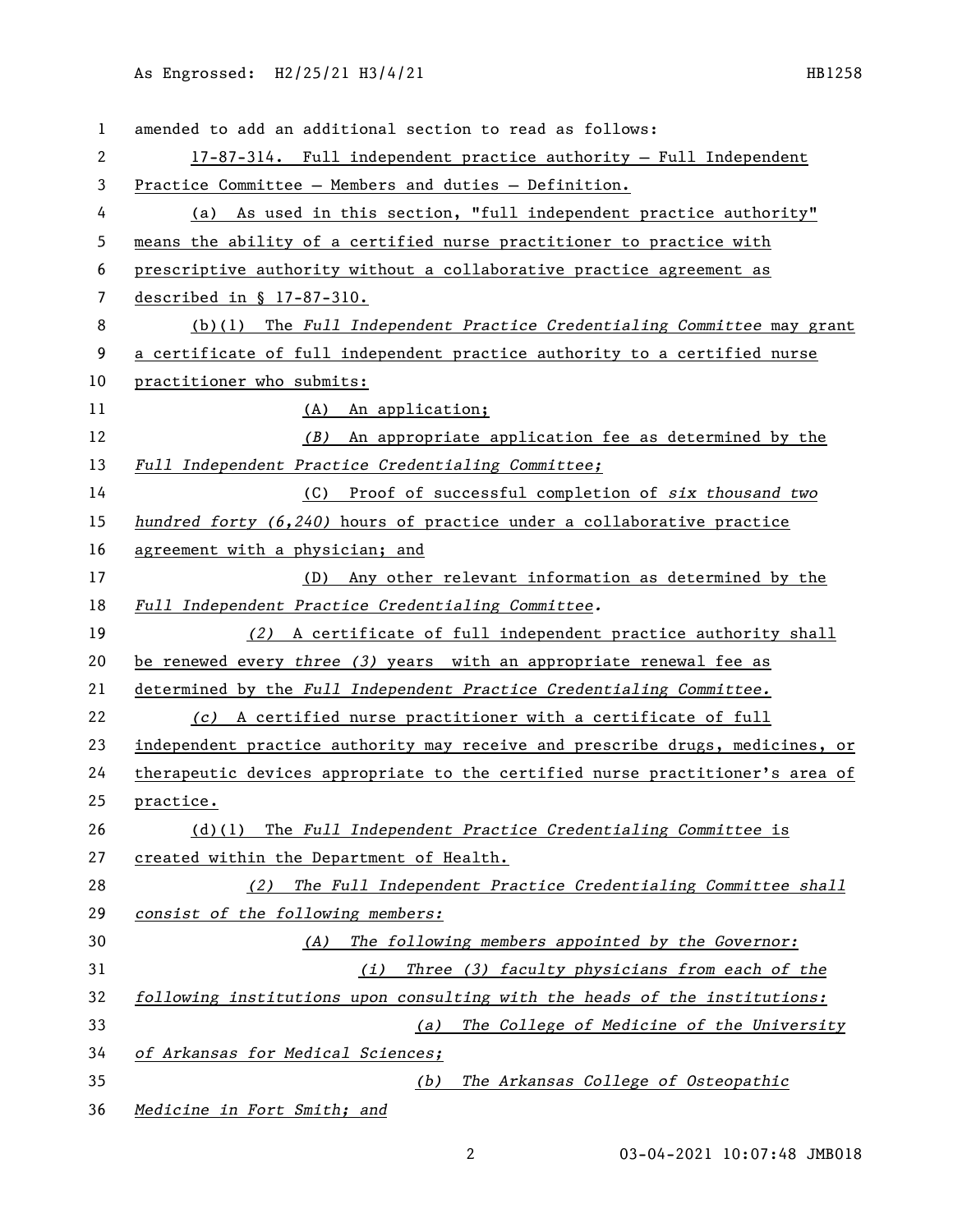| 1  | (c) The New York Institute of Technology                                      |
|----|-------------------------------------------------------------------------------|
| 2  | College of Osteopathic Medicine at Arkansas State University in Jonesboro;    |
| 3  | (ii) One (1) physician from the state at large;                               |
| 4  | (iii) Three (3) faculty certified nurse                                       |
| 5  | practitioners from nursing schools in this state upon consulting with the     |
| 6  | heads of the nursing schools; and                                             |
| 7  | One (1) certified nurse practitioner from the<br>(iv)                         |
| 8  | state at large;                                                               |
| 9  | The Director of the Arkansas State Medical Board as an<br>(B)                 |
| 10 | ex officio nonvoting member; and                                              |
| 11 | The Director of the Arkansas State Board of Nursing as<br>(C)                 |
| 12 | an ex officio nonvoting member.                                               |
| 13 | $(3)(A)(i)$ Committee members shall serve three-year terms.                   |
| 14 | (ii) Committee members shall not serve more than two                          |
| 15 | (2) consecutive terms.                                                        |
| 16 | A committee member shall serve until a successor is<br>(B)                    |
| 17 | appointed by the appropriate appointing entity.                               |
| 18 | $(4)$ (A) The Full Independent Practice Credentialing Committee               |
| 19 | shall elect a chair with powers and duties determined by the Full Independent |
| 20 | Practice Credentialing Committee.                                             |
| 21 | The chair may be elected for no more than two (2)<br>(B)                      |
| 22 | consecutive terms.                                                            |
| 23 | A quorum of the Full Independent Practice Credentialing<br>(5)(A)             |
| 24 | Committee shall be five (5) members.                                          |
| 25 | The Full Independent Practice Credentialing Committee<br>(B)                  |
| 26 | shall hold a meeting at least quarterly and at other times the Full           |
| 27 | Independent Practice Credentialing Committee considers advisable to perform   |
| 28 | the duties described in subsection (e) of this section.                       |
| 29 | (6) The members of the Full Independent Practice Credentialing                |
| 30 | Committee shall receive mileage and per diem as is now provided to members of |
| 31 | the appropriate appointing entity.                                            |
| 32 | The Full Independent Practice Credentialing Committee shall:<br>(e)           |
| 33 | $(1)(A)$ Review and approve or deny all applications for a                    |
| 34 | certificate of full independent practice authority for certified nurse        |
| 35 | practitioners and for renewal of a certificate of full independent practice   |
| 36 | authority for a certified nurse practitioner.                                 |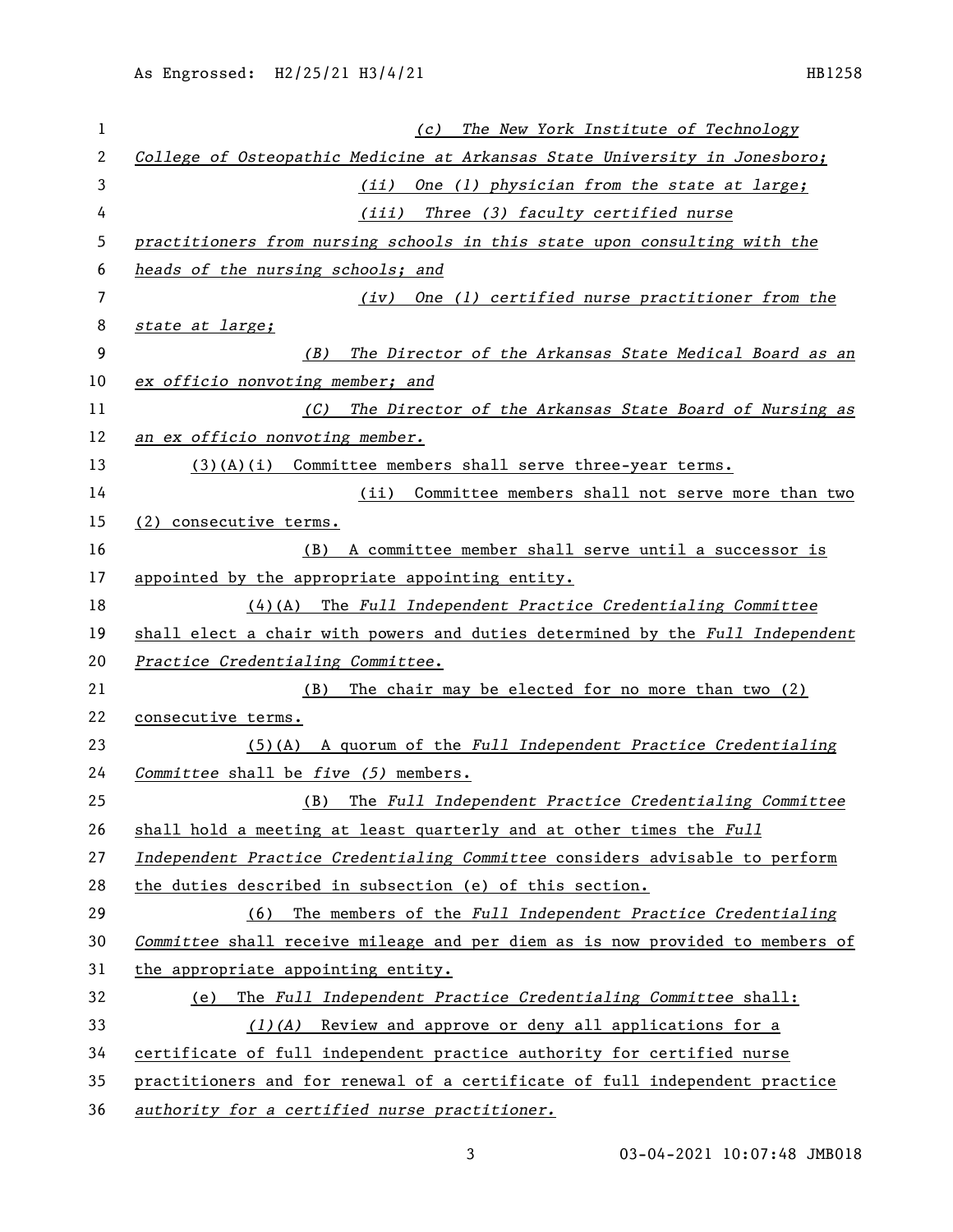| 1  | (B) If the Full Independent Practice Credentialing                            |
|----|-------------------------------------------------------------------------------|
| 2  | Committee denies an application for a certificate of full independent         |
| 3  | practice authority, the Full Independent Practice Credentialing Committee     |
| 4  | shall explain the reasons for the denial in writing to the applicant;         |
| 5  | (2) Review complaints made against certified nurse practitioners              |
| 6  | who has a certificate of full independent practice authority;                 |
| 7  | (3) Review recommendations made by the Arkansas State Medical                 |
| 8  | Board and the Arkansas State Board of Nursing and notify the certified nurse  |
| 9  | practitioner of any action taken by the Full Independent Practice             |
| 10 | Credentialing Committee based on the recommendations;                         |
| 11 | $(4)(A)$ If the action taken is suspension or revocation of the               |
| 12 | certificate of full independent practice authority, hold a hearing providing  |
| 13 | the certified nurse practitioner who has a certificate of full independent    |
| 14 | practice authority with ten (10) days' notice in writing to appear before the |
| 15 | Full Independent Practice Credentialing Committee, at the time and place as   |
| 16 | the Full Independent Practice Credentialing Committee may direct, to show     |
| 17 | cause as to why his or her certificate of full independent practice authority |
| 18 | should not be suspended or revoked.                                           |
| 19 | (B) At the hearing, the Full Independent Practice                             |
| 20 | Credentialing Committee shall:                                                |
| 21 | (i)(a) Have the power to subpoena witnesses.                                  |
| 22 | The chair of the Full Independent Practice<br>(b)                             |
| 23 | Credentialing Committee or his or her designee shall sign subpoenas and have  |
| 24 | the power to administer oaths;                                                |
| 25 | (ii) Hear evidence; and                                                       |
| 26 | (iii)(a) Determine if the certificate of full                                 |
| 27 | independent practice authority should be suspended or revoked.                |
| 28 | (b) If the Full Independent Practice                                          |
| 29 | Credentialing Committee determines that the certificate of full independent   |
| 30 | practice authority should be suspended or revoked, the suspension or          |
| 31 | revocation shall take place immediately.                                      |
| 32 | However, only the Arkansas State Board of Nursing has<br>(C)                  |
| 33 | the authority to suspend or revoke the nursing license of a certified nurse   |
| 34 | practitioner; and                                                             |
| 35 | (5) Provide reports quarterly and upon request regarding the                  |
| 36 | number of applicants approved and denied to the Senate Committee on Public    |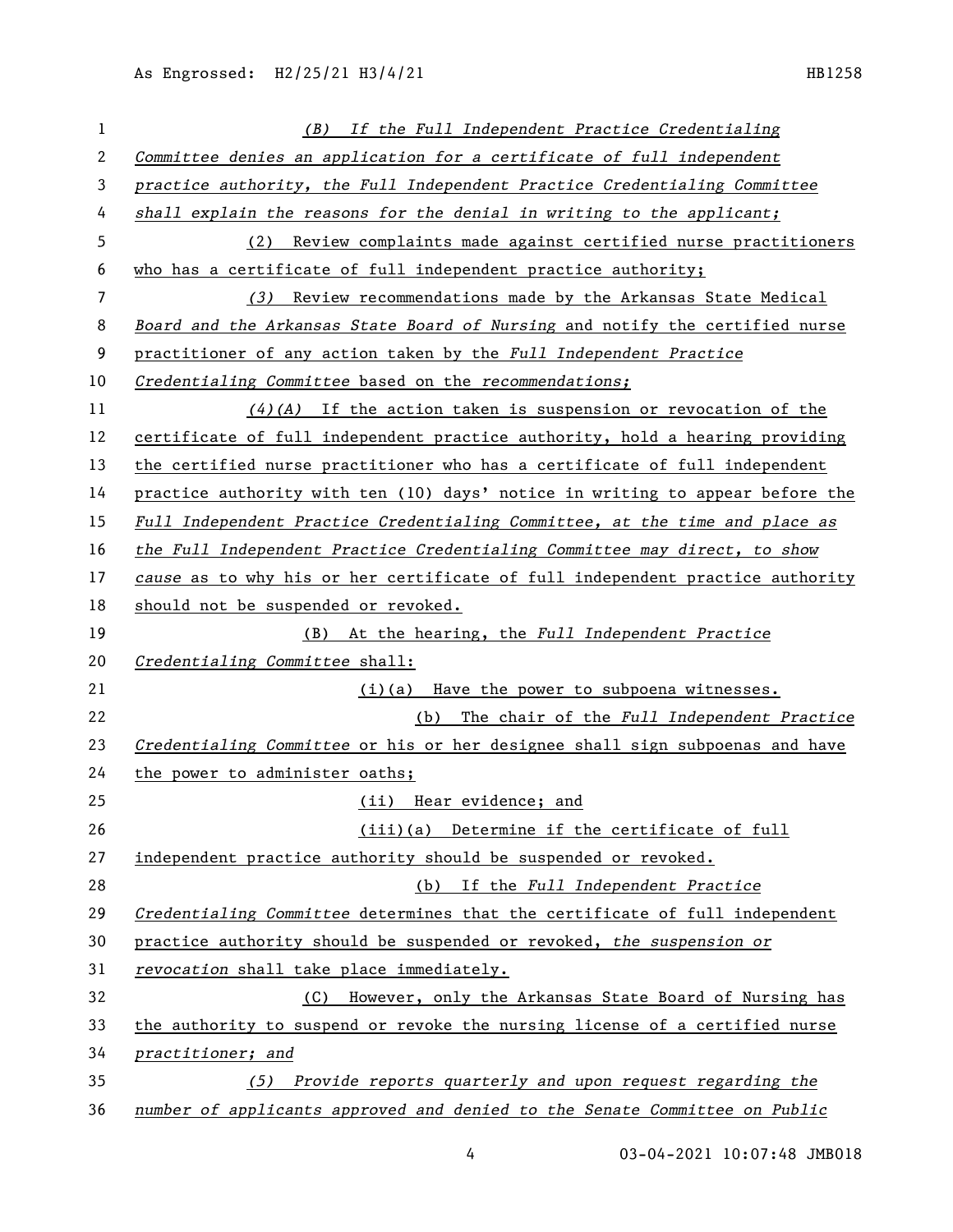As Engrossed: H2/25/21 H3/4/21 HB1258

| 1  | Health, Welfare, and Labor and the House Committee on Public Health, Welfare, |
|----|-------------------------------------------------------------------------------|
| 2  | and Labor.                                                                    |
| 3  | $(f)(1)$ The Full Independent Practice Credentialing Committee may            |
| 4  | consult with the Arkansas State Medical Board and the Arkansas State Board of |
| 5  | Nursing as determined by the Full Independent Practice Credentialing          |
| 6  | Committee based on the complaint.                                             |
| 7  | The Arkansas State Medical Board and the Arkansas State<br>(2)                |
| 8  | Board of Nursing may make recommendations to the Full Independent Practice    |
| 9  | Credentialing Committee.                                                      |
| 10 | $(g)$ A certified nurse practitioner whose certificate of full                |
| 11 | independent practice authority has been denied, suspended, or revoked by the  |
| 12 | committee under this section may appeal the action of the committee under the |
| 13 | Arkansas Administrative Procedure Act, § 25-15-201 et seq.                    |
| 14 | (h) A certified nurse practitioner with a certificate of full                 |
| 15 | independent practice authority shall conspicuously identify the certificate   |
| 16 | of full independent practice authority and that the certified nurse           |
| 17 | practitioner is not required to have a collaborative practice agreement on    |
| 18 | signage in the office where the certified nurse practitioner practices.       |
| 19 |                                                                               |
| 20 | SECTION 3. Arkansas Code § 17-87-310(a), concerning prescriptive              |
| 21 | authority for advanced practice registered nurses, is amended to read as      |
| 22 | follows:                                                                      |
| 23 | The Arkansas State Board of Nursing may grant a certificate of<br>(a)         |
| 24 | prescriptive authority to an advanced practice registered nurse who:          |
| 25 | Submits proof of successful completion of an Arkansas State<br>(1)            |
| 26 | Board of Nursing-approved advanced pharmacology course that shall include     |
| 27 | preceptorial experience in the prescription of drugs, medicines, and          |
| 28 | therapeutic devices; and                                                      |
| 29 | <u>Has either:</u><br>(2)                                                     |
| 30 | (A) A certificate of full independent practice authority                      |
| 31 | under § 17-87-314; or                                                         |
| 32 | (B) A Has a collaborative practice agreement with a                           |
| 33 | practicing physician who is licensed under the Arkansas Medical Practices     |
| 34 | Act, § 17-95-201 et seq., § 17-95-301 et seq., and § 17-95-401 et seq., or a  |
| 35 | podiatrist licensed by the Arkansas Board of Podiatric Medicine under § 17-   |
| 36 | 96-101 et seq., if employed by the podiatrist, and who has training in scope, |